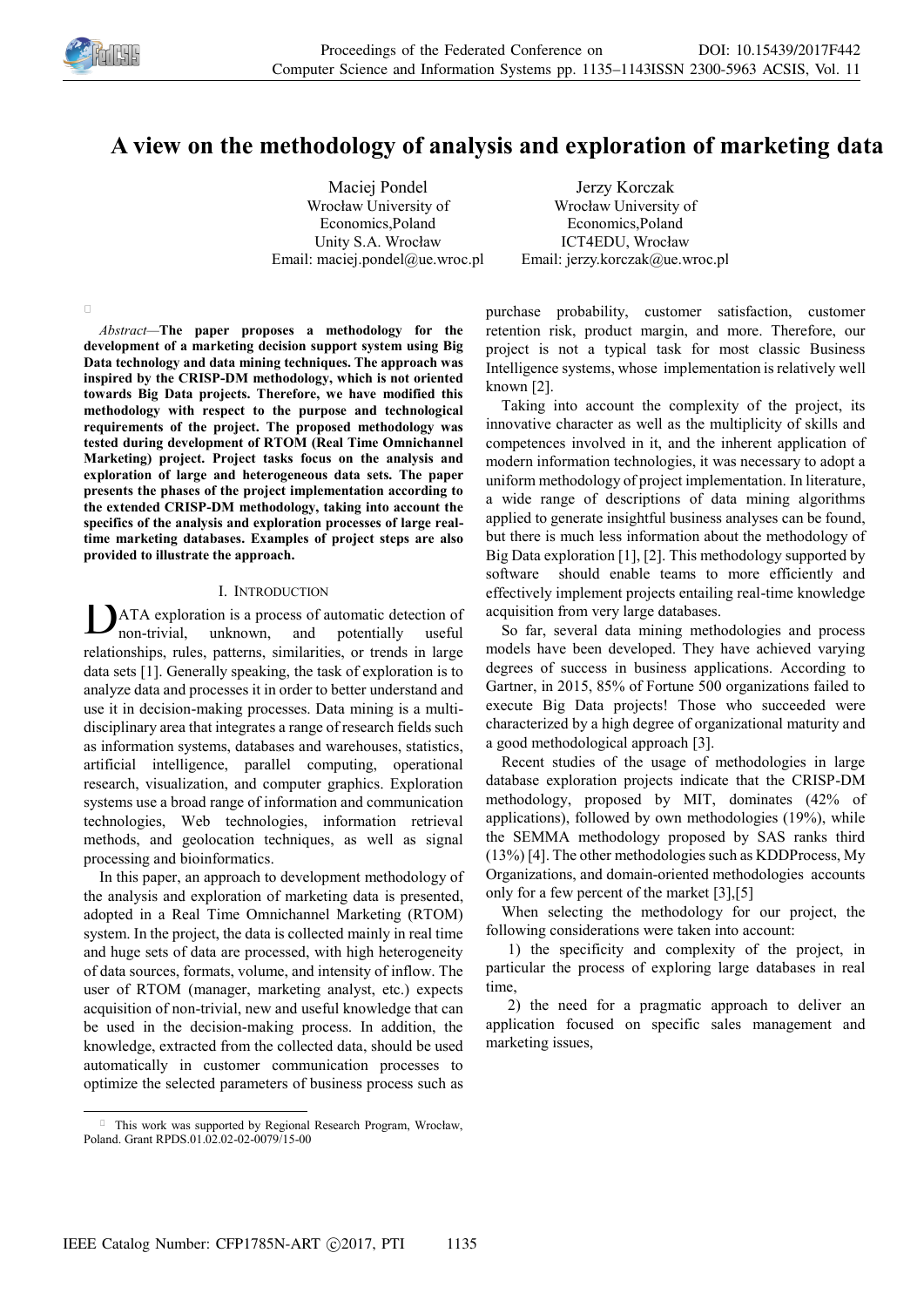3) organizational maturity and competence of Unity S.A. in the areas of Big Data applications, modern analytical tools and information technology.

As a result of the studies and discussions, we chose the CRISP-DM methodology as a framework. Despite many usage areas, it is not a methodology oriented towards Big Data projects. Therefore, this methodology has been modified to meet our needs, the purpose of the project as well as its technological requirements in mind. In the following sections of this paper, we describe in detail the phases of the project development process, taking into account the specificity of the analysis and exploration processes of large real-time marketing databases.

#### II.RTOM PROJECT OUTLINE

Real-Time Omnichannel Marketing (RTOM) provides automated and personalized real-time consumer interaction based on the collection and processing of empirical consumer data in a multi-channel sales and marketing model using artificial intelligence and geotargeting algorithms.

The basic assumption of a multi-channel sales strategy is based on the fact that a single customer transaction can be carried out using more than one customer contact channel with the supplier. In a classic multi-channel approach, the seller has multiple customer-facing channels (e.g. bricks & mortar shopping centers, website, on-line commerce systems, mobile application, contact-center, and many more). The omnichannel approach is intended to improve the customer experience. Deplyment of the omnichannel approach requires full integration of off-line channels with those on-line at the business and IT level. Today's Consumer Journey involves a variety of activities and it is carried out in multiple communication channels, as shown in Figure 1.

Omnichannel is a big business and IT challenge, but first of all a chance to fully understand customer needs and behaviors (see [6], [7]).Therefore, data mining tasks and Big Data technology must employed to attain the full implementation of the strategy [10]. The basic requirements for the RTOM system are the following:

1) Building a unified customer profile based on the Master Data Management concept [11], with various types of references between entities implemented, e.g.:

2) Shopping preferences: what size of clothes the customer buys, what colors / styles they choose, their favorite brands, etc.,

- Channels in which the customer contacts the retailer / purchases products / picks products up / gives feedback,
- Time of purchase (e.g. birthday / occasions, holiday, particular season , etc.)
- Final receiver (whether the client buys for themselves, partner / spouse, child, another person).

3) Ability to seamlessly incorporate new artificial intelligence models. Currently available recommendation are based mostly on statistical analysis or simple association rules. In RTOM, we will implement unsupervised learning methods: various clustering algorithms, multi-level associative rules, and also supervised learning methods such as classifiers and predictors. The system must allow the final user to design their own predictive models.

4) Ability to perform analysis of behavioral data not only describing store transactions, but also characterizing the way visitors navigate the website, preform searches and filter data , etc., and how they interact with off-line channels (store visit records, complaint registers, communication with contact centers). The analysis is supported by domain-specific knowledge of the industry / characteristics of the products offered by a selected retail network, for example:



Fig. 1. Customer Experience Journey Map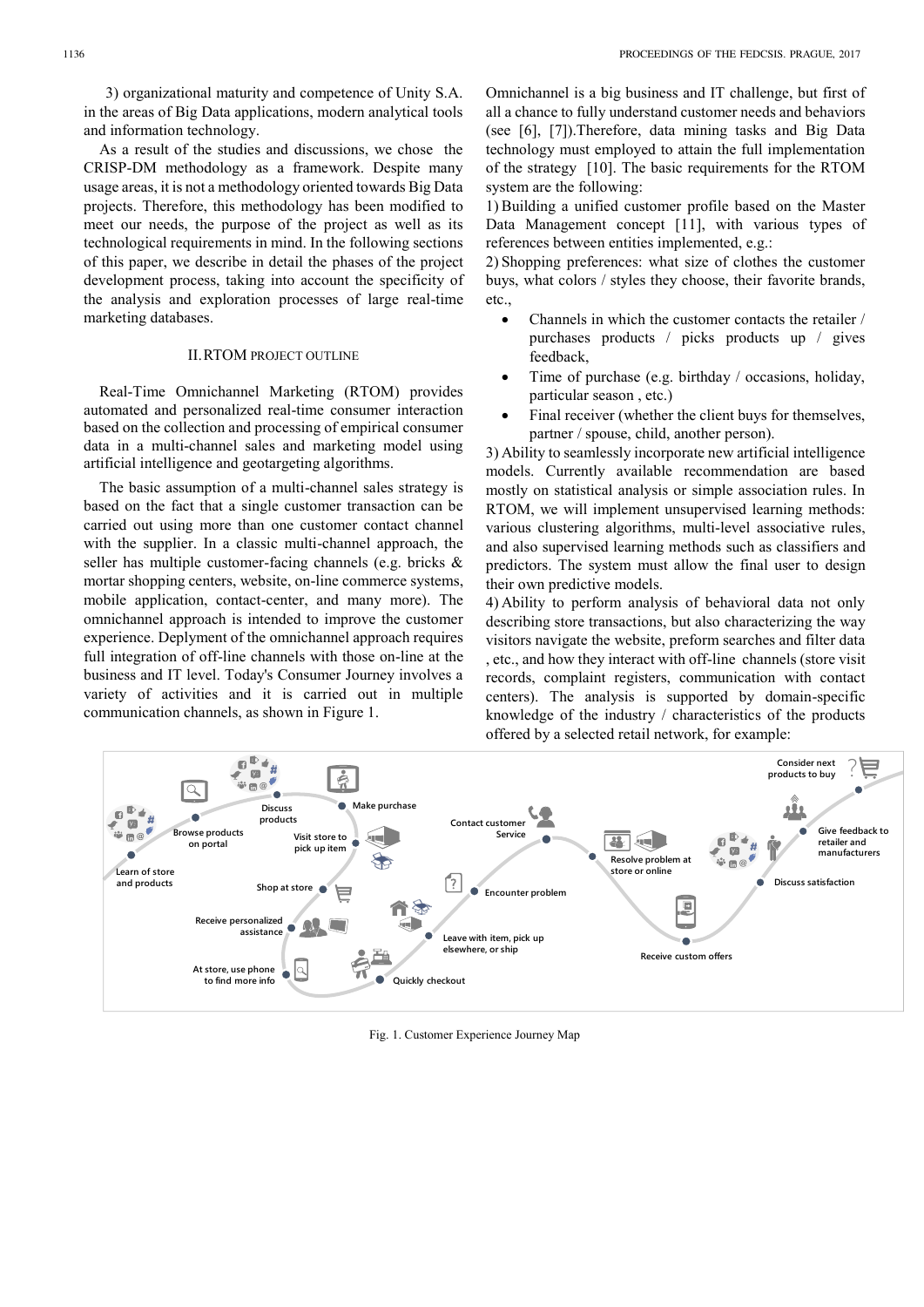

Fig. 2. RTOM general architecture

- Product should be identified by its characteristics rather than on SKU (e.g., the information that the client viewed white running shoes of a given size and brand is far more important for us than the fact that the product's id was 343202043
- Product's designation e.g. the season regards to casual shoes or jackets, and is irrelevant in regard to a wallet and maybe partly relevant to a skirt or t-shirt.
- For whom the product is designed (male, female, youth, infants), which matters in the case of clothes or books, but not for TV sets.

The project is intended to provide a retailer or a client with real-time recommendation of a product purchase, discount or marketing activity in order to maximize a selected customer experience factor (purchase probability, customer satisfaction, customer retention risk, product margin). The recommendations should be delivered by models based on the knowledge gathered from collected data sets and supported by experienced specialists' expertise.

The project also includes features of generating knowledge from collected data in the form of:

- interactive reports facilitating confirmation or denial of hypotheses,

- recommendations for marketing messages directed to individual customer segments resulting from the predictive model but not necessarily generated in a real-time,

Considering the heterogeneity of data sources mentioned earlier, the enormous amount of data and the need to generate real-time response, we decided to base the RTOM architecture on Lambda architecture. Lambda is a reference

-

architecture for scalable real-time data processing systems [9], [10]. As shown in Figure 2, the platform consists of 3 layers typical for Lambda architecture, namely:

- batch layer - storing immutable append-only set of raw data, describing: customer features and customer's behavior (a unified customer profile). This collection is called the master dataset from which we generate batch views. This repository is based on Apache Hadoop and HDFS file system. We use Hadoop based data retrieval mechanisms mainly:

- $\bullet$  Hive<sup>1</sup> (data warehouse software),
- Impala<sup>2</sup>(low latency and high concurrency analytic database for BI/analytic queries on Hadoop)
- HBase 3 (non-relational, distributed database inspired by Google's Bigtable approach),
- Cassandra<sup>4</sup>, (distributed NoSQL database) etc..

- serving layer – storing indexed batch views, which enables to generate reports in a low-latency and ad-hoc way. It also stores predictive models defined in our project.

- speed layer - real-time views storing recent data only to compensate the batch views with real time data.

The Lambda Architecture aims to satisfy the needs for a robust system that is fault-tolerant, both against hardware failures and human mistakes, being able to serve a wide range of workloads and use cases, and in which low-latency reads and updates are required. The resulting system should be linearly scalable, and it should scale out rather than up [12]. Although we are aware that Lambda Architecture is questioned [13], we decided to use it as a reference architecture but we carefully follow it's indicated drawbacks to avoid potential problems.

<sup>1</sup> https://hive.apache.org/

<sup>2</sup> https://impala.incubator.apache.org/

<sup>3</sup> https://hbase.apache.org/

<sup>4</sup> http://cassandra.apache.org/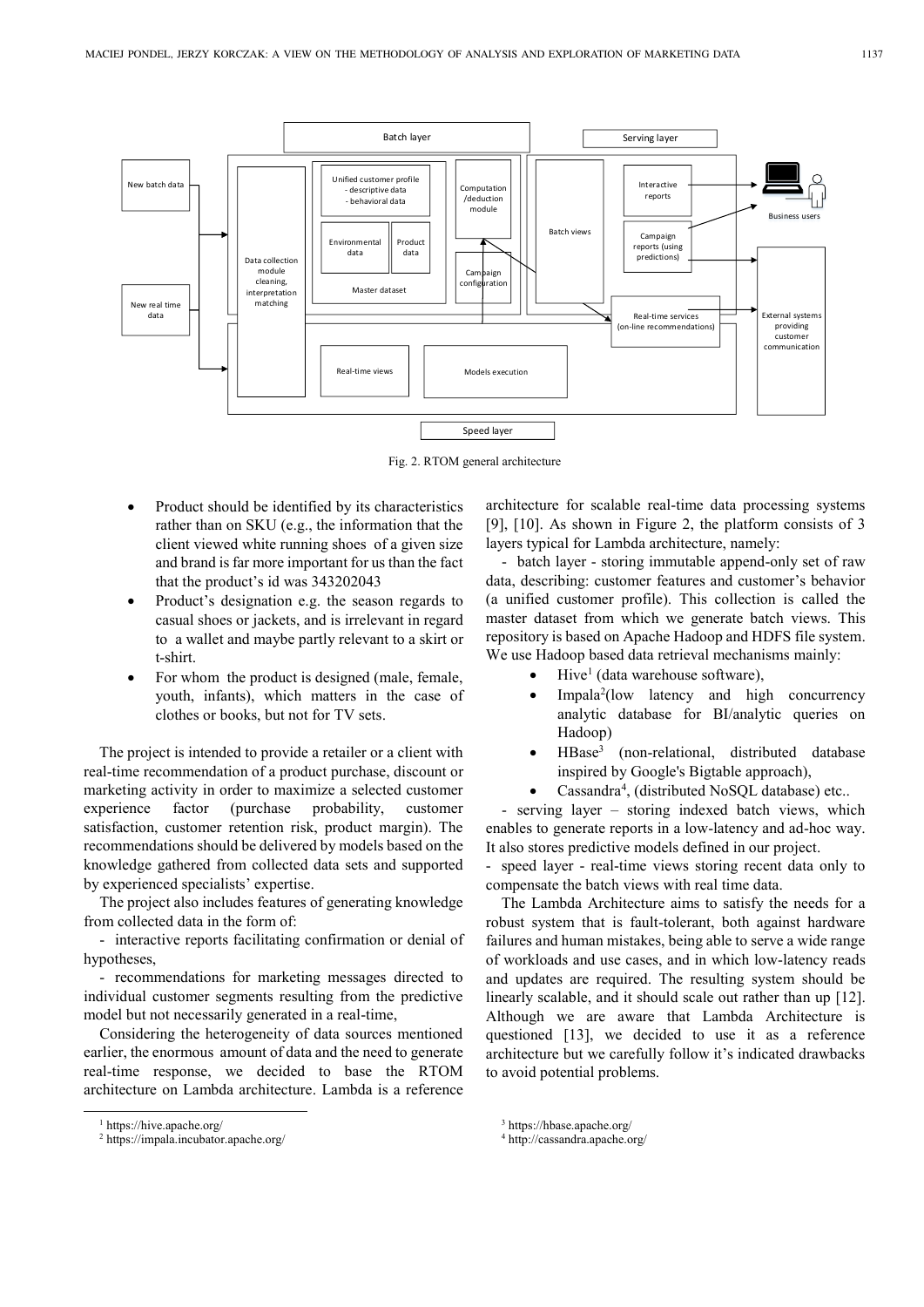Many of the mentioned methods and technologies were used to analyze marketing data for the purposes of the project and implementation of the RTOM platform. Unlike most existing CRM systems, we were more focused on analyzing heterogeneous, semi-structured data available in real-time. This required not only broad adoption of Big Data technology, artificial intelligence, and the mobile technology, but also consistent assumption of the appropriate methodology for the design and implementation of the platform. As we noted, the adopted methodology is largely founded on the CRIPS-DM methodology.

The CRISP-DM methodology assumes that each data mining project develops in a specific lifecycle. Unlike the original CRISP-DM version, where the process of project development is divided into six phases, in our approach two stages of CRISP-DM: understanding and data preparation are integrated into one. Figure 3 shows a diagram of the RTOM platform development process. The arrows in the diagram shown below indicate the relationships between the different phases. It should be pointed out that improvement and enhancement of the existing solutions usually follows the five phases. The circle surrounding them symbolizes the continuous adaptation of the solutions to new environments.

The **first phase** consists in defining and understanding the project requirements from a business perspective and preplanning activities to achieve the project goal. Understanding business considerations includes:

• clear formulation of the goal and requirements of the project using business terminology,

• use of defined objectives and constraints to detail the problem,

• formulation of the initial hypotheses and methods of their validation,

• collection of opinions about the proposed solutions put forward by managers, shareholders and domain experts,

• identification of sources of data acquisition and the scope of required data,

• identification of the necessary tools and information technologies,

• definition of the initial schedule of activities to be undertaken so as to achieve the goals.

In the approach, we assume that the formulated hypotheses are pre-validated on a sample of source data by a data analyst, using the Orange <sup>5</sup>data mining platform. The analyst should document their work and provide the first version of the models with an I/O description (including the definition of variables and required data preprocessing).

The milestone of this phase is the elaboration of documentation containing answers to the above-mentioned points and documentation of the pre-model (models) developed on the Orange platform.

1



Fig. 3 Phases of the platform development methodology

To illustrate the approach, we apply the example of one of the tasks solved on the RTOM platform, i.e. customer clustering. In this application, clustering can concern customers, products, transactions, and customer contacts with store web pages. For example, in our database we have several thousand customers, each described by several dozen attributes of various importance. The goal of clustering is to find clusters of similar customers to whom we can send an offer or whom we can target when promoting specific products. We require clusters to have specific statistical characteristics (such as minimum variance) and usefulness in marketing decision making (e.g. determining loyal customer groups). Clustering is expected to ensure that promotion of store products becomes more effective, which will be specifically expressed in sales profitability ratios. In this phase, the data have to be identified; in our case, they are transactional systems, CRM, geolocation data, social networks and logs of store web services.

Working on the problem, it is extremely important to formulate preliminary hypotheses and to assess the proposed methods of achieving the goals set by the company's managers, shareholders and domain experts. What is innovative, in terms of methodology, is to develop a prototype of a model and perform initial validation on a simplified case, using an easy-to-use data mining tool. One such tool is an open source visual programming platform Orange. The clustering process diagram is shown in Fig.4.

The obtained results together with the cluster visualization allow one not only to better understand the problem and to clarify business objectives, but also to perform an initial validation of the solution.

<sup>&</sup>lt;sup>5</sup> The Orange platform is an easy-to-use data mining tool with a rich graphical interface and functions for data analysis, classification, clustering and prediction. The visual design of the data exploration process together

with the ability to expand functions in Python make Orange a tool used very often by analysts. More information about Orange can be found on the web site of the University of Ljubljana http://orange.biolab.sl.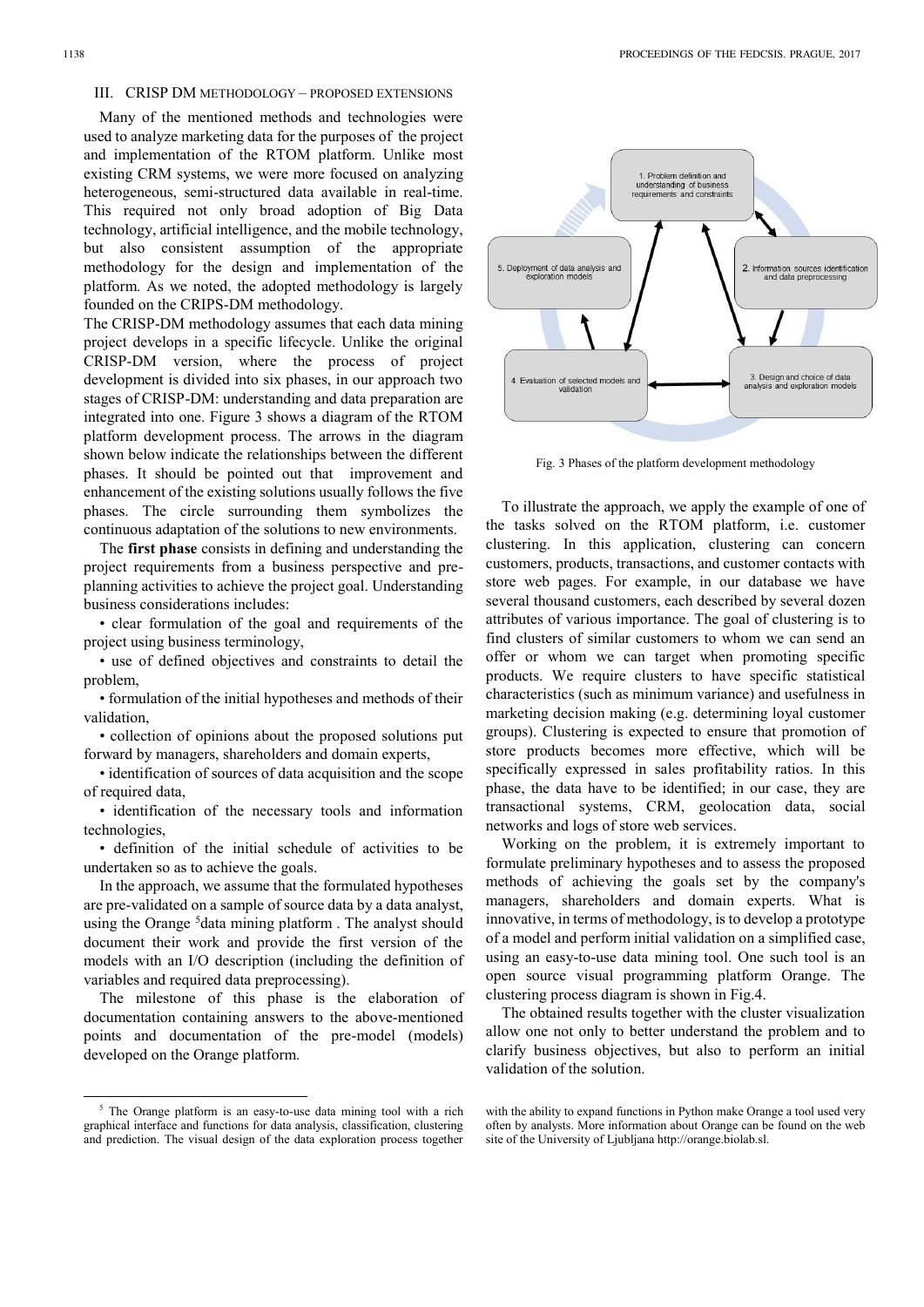

Fig. 4 Visual diagram of customer clustering

The **second phase** concerns the identification, understanding and preparation of data. In our approach, compared to the original CRISP-DM, we integrated two stages: the understanding and preparation of data. From all the phases, it is the most iterative and time consuming work. The main task is to collect pre-process data to be used by the tools and data mining algorithms. In the context of Big Data technology, the data is collected in so-called data sandboxes. Technically, a data sandbox consists of massively parallel processors, extensive memory, and I / O mechanisms that ensure the scalability of the data collection processes and the independence of the operational database systems [14]. Thanks to this, the sandbox provides the ability to carry out complex data analyses without interrupting the operation of the company's information systems. The collected data may be of heterogeneous types; they can come from transactional systems, mobile devices, OLAP cubes, telephone logs, Web logs, and the Internet. It should be taken into account that the size of a data sandbox may exceed many times the size of a company data warehouse.

It should be noted that although the sandbox data is shared by data analysts and exploration modules, at the same time the sandbox platform has to ensure data security and confidentiality.

The second important task of this phase is the preparation and transformation of data according to the Extract-Load-Transform (ELT) scheme. The value of the ELT is that it preserves data in its original form in the database. Therefore, the analyst may freely convert it or leave it unchanged. As far as this job is concerned, it is important to control the quality of the collected data and provide statistically useful measures. The last task is to organize and design the transformation process of raw data. Typical transformation operations include attribute analysis, , data cleaning and normalization, completion of missing information, etc.

In the project, the data sandbox platform is run under Linux; we apply the NOSQL database technology available

on the Hadoop platform, and processing compliant with the MapReduce paradigm available in the Spark engine [15].

The phase milestones are the development of technical documentation and the creation of the sandbox for RTOM. For example, in the RTOM project, the main source of data is the transaction processing system and customer logs with the store's web application. The database schema is illustrated in Fig.5.

In addition to transactional data, the sandbox collects data from all marketing channels, which include customer geolocation data or data pertaining to customer activity in social networks.

The **third phase** of the process focuses on the design and choice of the data mining model. While in the previous phase we were concentrated more on data quality, at this phase we undertake the problem of discovering the relationships between variables in the area of specific business problems. We use the documentation of the preliminary version of the model (models) previously prepared on the Orange platform. It is important here to engage the domain experts who might suggest variables that can influence the solution and to accept or reject the hypotheses defined in the first phase. In particular, it may concern interpretation of correlation and causal relationships.

The choice of attributes is crucial for the performance of data exploration. The analyst must be open to the prospect of examining various algorithms, their parametrizations, and the composition of the input vectors. The design of the input vector and the data mining models is an iterative processs. Model learning and testing on all possible variables is usually impractical. In order to reduce the dimensionality of space, analysts can consult the experts who will suggest important variables or use algorithms that rank variables according to criteria such as the Gini index, information gain,  $\chi^2$ , ANOVA, or the rate of entropy reduction.

There are many data mining models. Generally, they fall into three categories: classification, prediction and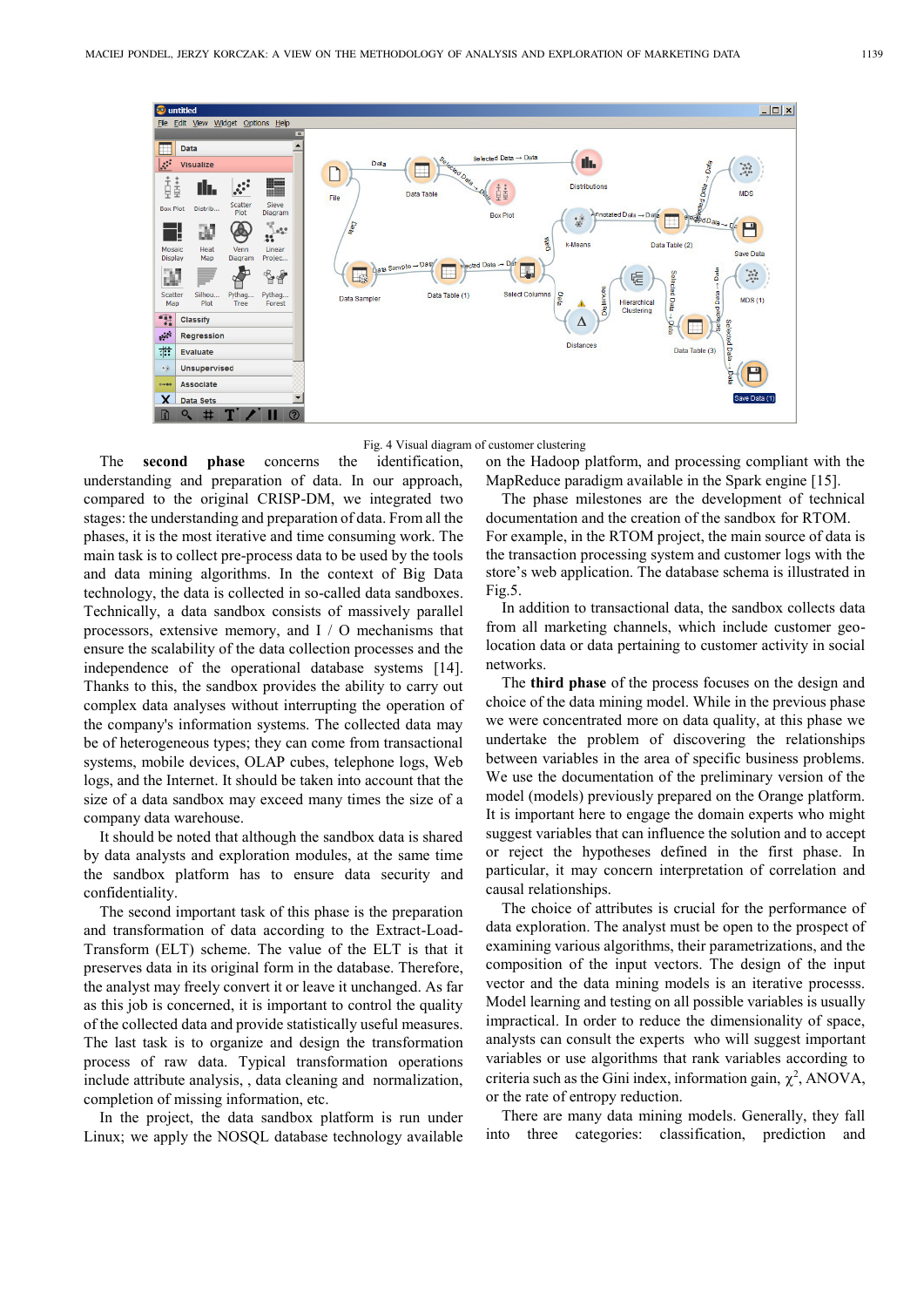clustering<sup>6</sup> . In the RTOM project, we restricted the offer to the models available in Apache Mahout  $^7$ , Spark MLlib  $^8$ , Tensorflow Core<sup>9</sup> and Pandas<sup>10</sup> [16], [17].

 To provide an example of our work, we applied the clustering models available in Apache Mahout<sup>11</sup>, Spark MLlib and Tensorflow Core libraries [8], [15]. From the available clustering models, the k-means model [1], [10] was chosen. The following fragment of the code illustrates a part of the model specification



Fig. 5 Conceptual diagram of the database

Presented model code is intended to build clustering model of customers. Before we start we need to calculate aggregate values describing clients' behavior. In the input dataset one row represents one client for whom we select his or her birthday, gender and we calculate the date of the first client's order, number of orders and their total values in 2016 and 2017 as well as discounts in 2016 and 2017.

<sup>-</sup>6 Classification and prediction are very similar and generally related to the type of data used to build a given model. If the decision attribute is categorical, then the predicate problem of the value of such an attribute is presented as a classification problem. If the decision attribute is continuous (numeric), the problem is called a prediction problem.

<sup>7</sup> http://mahout.apache.org/users/basics/algorithms.html

<sup>8</sup> http://spark.apache.org/docs/latest/ml-guide.html

<sup>9</sup> http//www.tensorflow.org/

<sup>10</sup> http://pandas.pydata.org/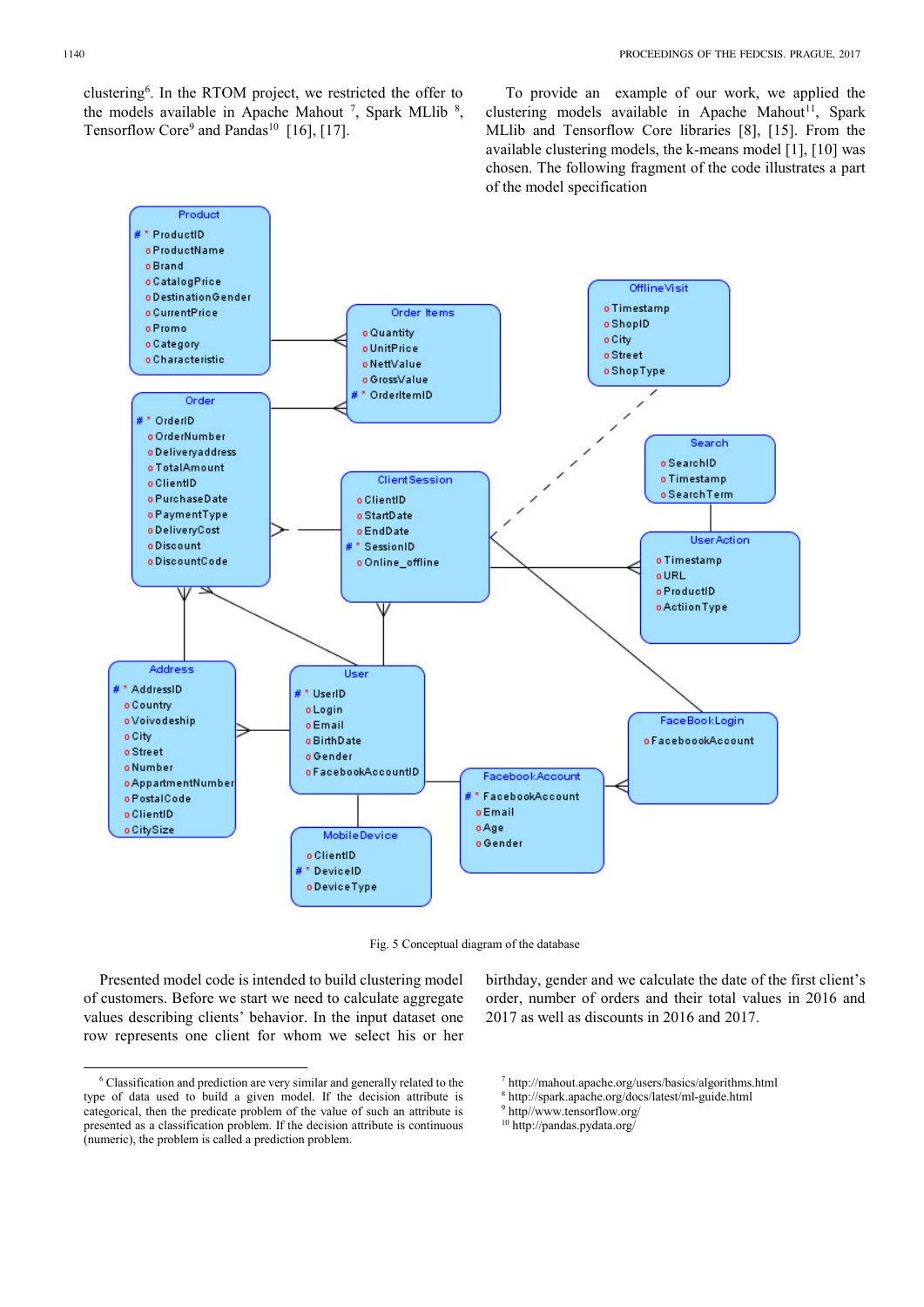```
%%spark -o vector df
  from pyspark.ml.feature import VectorAssembler
  from pyspark.ml import Pipeline
  def create_vector_assembler(col):
      vector column name = 'v' + colinput \overline{\text{cols}} = \overline{[\text{col}]} return VectorAssembler(inputCols=input_cols, 
outputCol=vector_column_name)
  columns = [
       'min order place date',
            'birth_date',
          'number_of_orders',
            'promotion_counts',
            'sum_2016',
            'avg_disc2016',
            'sum_2017',
           'avg disc2017',
       'gender'
  ] 
vector columns = map(lambda c: 'v ' + c, columns)
vector_ensure{l} = map(create_vector_assembler,
columns)
pipeline = Pipeline(stages=vector_assemblers)
vector df
pipeline.fit(df).transform(df).select(vector_colum
ns)
  vector df.cache()
  from numpy import array
  from math import sqrt
from pyspark.mllib.clustering import KMeans, 
KMeansModel
def to_training_point(data_frame):
    return array([getattr(data_frame, column_name) 
for column_name in column_names])
  column_names = d.columns
  training data = d.map(to training point)
```
clusters = KMeans.train(training data, 8, maxIterations=10, runs=10, initializationMode="random")

To interpret the obtained clusters of customers, we built a decision tree using the library *pyspark.mllib.tree*. The tree rules allowed interpretation of customer groups in marketing terms. The following fragment of code illustrates the process of decision tree generation.

```
from pyspark.mllib.tree import DecisionTree, 
DecisionTreeModel
from pyspark.mllib.util import MLUtils
from pyspark.mllib.regression import LabeledPoint
ttd=sc.parallelize(map(lambda(p,l): 
LabeledPoint(l,p),cl))
tree=DecisionTree.trainClassifier(ttd,numClasses=8
,categoricalFeaturesInfo={},impurity='entropy', 
maxDepth=5,maxBins=4,minInstancesPerNode=10, 
minInfoGain=0.1)
names = dict(map(lambda (k, p): ('feature {}'.format(k), '{} ({})'.format(p,k)),
                                  ({})'.format(p,k)),enumerate(d.columns)))
  res = tree.toDebugString()
  print(res)
  for f,t in names.iteritems():
       res = res.replace(f,t)
```

```
mytree = 
sqlContext.createDataFrame(sc.parallelize([(res,)]
), ['c'])
mytree.show()
```
The milestones of the phase are documentation of data exploratory models, a set of models along with specifications of the data used in the learning, testing and validation processes.

The aim of the **fourth phase** is the assessment of the quality of the developed data mining models. The prerequisite for the task is to clearly define the evaluation criteria. The evaluation problem is a multi-criterial one [18]. In addition, however, it often happens that managers, shareholders, and experts impose supplementary priorities during the model evaluation.

In general, the models should be evaluated in terms of quality and efficiency before being implemented on a sample of sandbox data. Two-step model testing is recommended here: first – on a pilot trial, later – on full information resources. As a result, the cost / modification time of the model can be reduced due to simple errors or oversights, thereby diminishing the risks associated with testing and validating the production version of the platform. It is advisable to gradually extend the scope of assessment, e.g. to product categories, selected sale channels or market regions. When launching a model in the real life environment, the assessment should first focus on detecting anomalies in the input data before running the model. The model's performance is evaluated not only in terms of quality and efficiency but also in terms of mutual cooperation with other platform resources. This action permits one to formulate operational recommendations for the model deployment under real conditions

It is very important to prepare datasets for model building and evaluation (model learning, testing and validation.) The quality of selected models is assessed according to predefined business criteria and generally accepted assessment criteria for each category of data exploration models.

In the example discussed here, the proposed clustering models were evaluated. In general, the measures of evaluation can be divided into two categories: internal assessment of clustering results and evaluation based on external criteria.

Using the internal criteria, we evaluate the clustering hierarchy taking into account the similarity of instances within clusters and the similarity between clusters. The following measures can be applied [1],[18]:

- Davies-Bouldin index

 $DB = 0.5n$   $\sum$  *max*  $((\sigma_i + \sigma_j)/d(c_i, c_j))$ where *n* is the number of clusters,  $c_i$  and  $c_j$  are cluster centers,  $\sigma_i$  and  $\sigma_j$  are the standard deviations, and *d* is a distance between cluster instances and centroids.

The algorithm that generates the lowest value of the DB index is considered the best according to this measure.

- Dunn index

*D = min (d (i, j) / max d'(k)*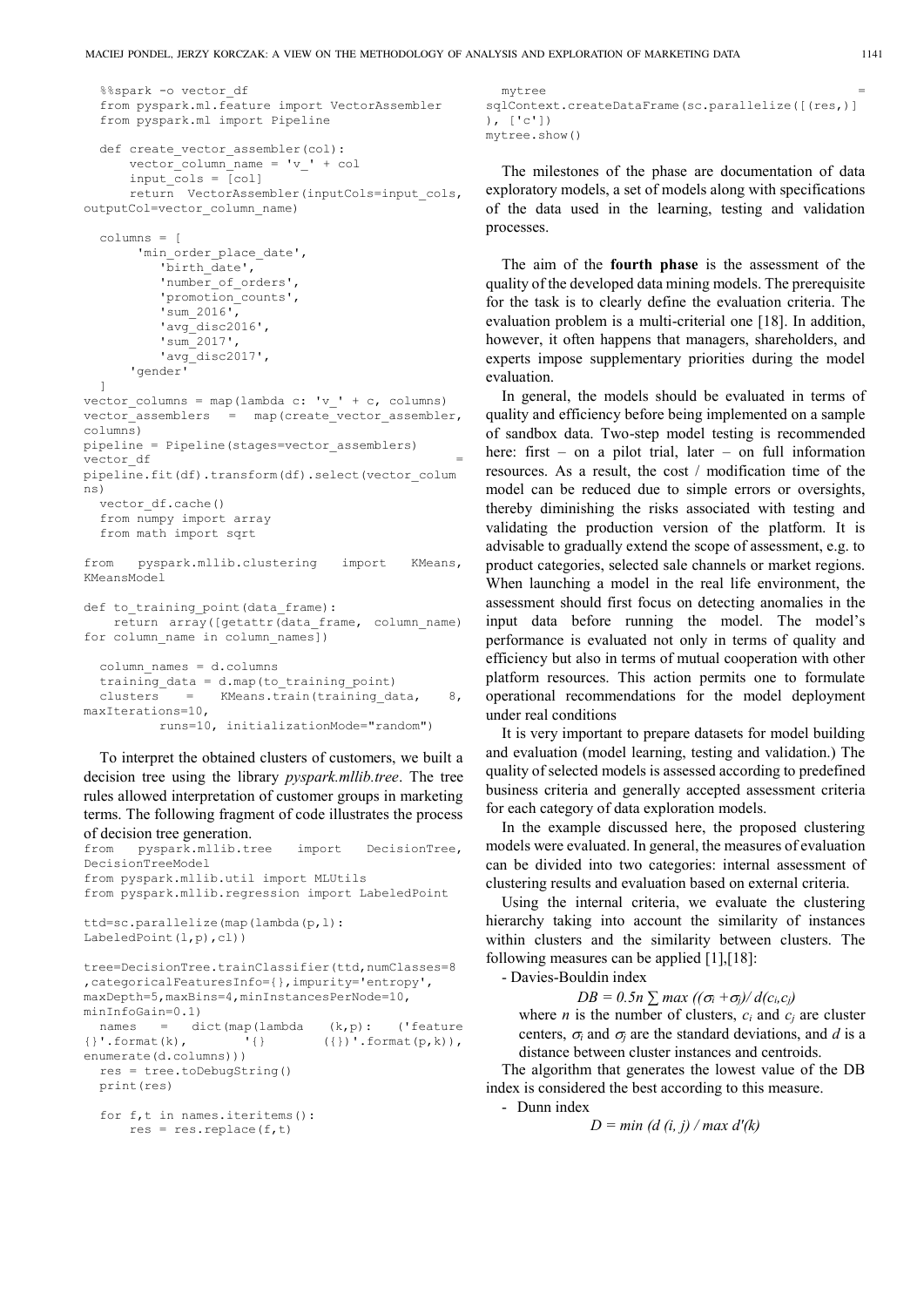where *d (i, j)* is the distance between clusters *i* and *j*, and *d'(k)* is the distance measure within clusters *k*.

Dunn's index focuses on cluster density and the distance between clusters. Algorithms preferred by the Dunn index are those that reach high values of the measure.

In external evaluation methods, clustering results are assessed using external data, not taken into account during the clustering process. For instance, such data concern the customers who were previously assigned to the clusters by experts. In this case, the clustering results generated by the algorithm are compared with the clusters determined by the experts. The following can be cited among the measures :

- cluster homogeneity index calculated according to the formula:

$$
WJK = 1/N \sum max \mid m \cup d \mid
$$

 where *M* is the number of clusters created by the algorithm, and *D* is the number of the expert's clusters.

- Jaccard index measures the similarity between two sets of observations according to the following expression:

$$
WJ = TP / (TP + FP + FN)
$$

where *TP* means True Positive, *FP* False Positive and *FN* False Negative rates.

For two identical sets *WJ = 1.*

- Rand index is sensitive to false clustering decisions and calculated according to the formula:

 $WR = (TP + TN)/(TP + FP + FN + FN)$ . The Rand index, as the previous ones, is based on a comparison with benchmark classes given by the expert. It provides information about the assessment of similarity between the correct decisions of the clustering algorithm and those on the benchmark.

Apart from these metrics other measures can be also applied, such as F-score, Fowkes-Mallows index, etc.

Marketing analysts often map clustering results in the form of Multi-Dimensional Scaling (MDS) diagrams; an example is shown in Figure 6. The MDS diagrams not only ensure easy visual assessment of clusters and their dispersion, but also indicate outliers. The described measures allow determining whether the selected models meet all the business requirements and demonstrate the hypotheses defined in the first phase of the methodology. In the event of positive evaluation by managers, shareholders and analysts, it is possible to deploy the model and disseminate the results.

The milestone of this phase is an evaluation report of data mining models containing the above described indexes and their interpretation.

The final phase of the methodology is the deployment of positively assessed models and the RTOM platform. The deployment takes place in two steps. First, the pilot version of the platform is implemented in the real production environment and the results are evaluated in terms of content, usability and performance. The reports are assessed by managers and business analysts for their correctness, completeness, and usefulness in decision-making. At the same time, the platform is monitored by designers and future system administrators. The monitoring is mainly about the computational efficiency, and the use of computational and memory resources. Earlier validation of the pilot version allows us to limit the risk of the full version's interference with all other components of the company's information system . It also provides time for adjustments and fine-tuning before implementing the full version of the platform.



Fig. 6 MDS diagram of customers